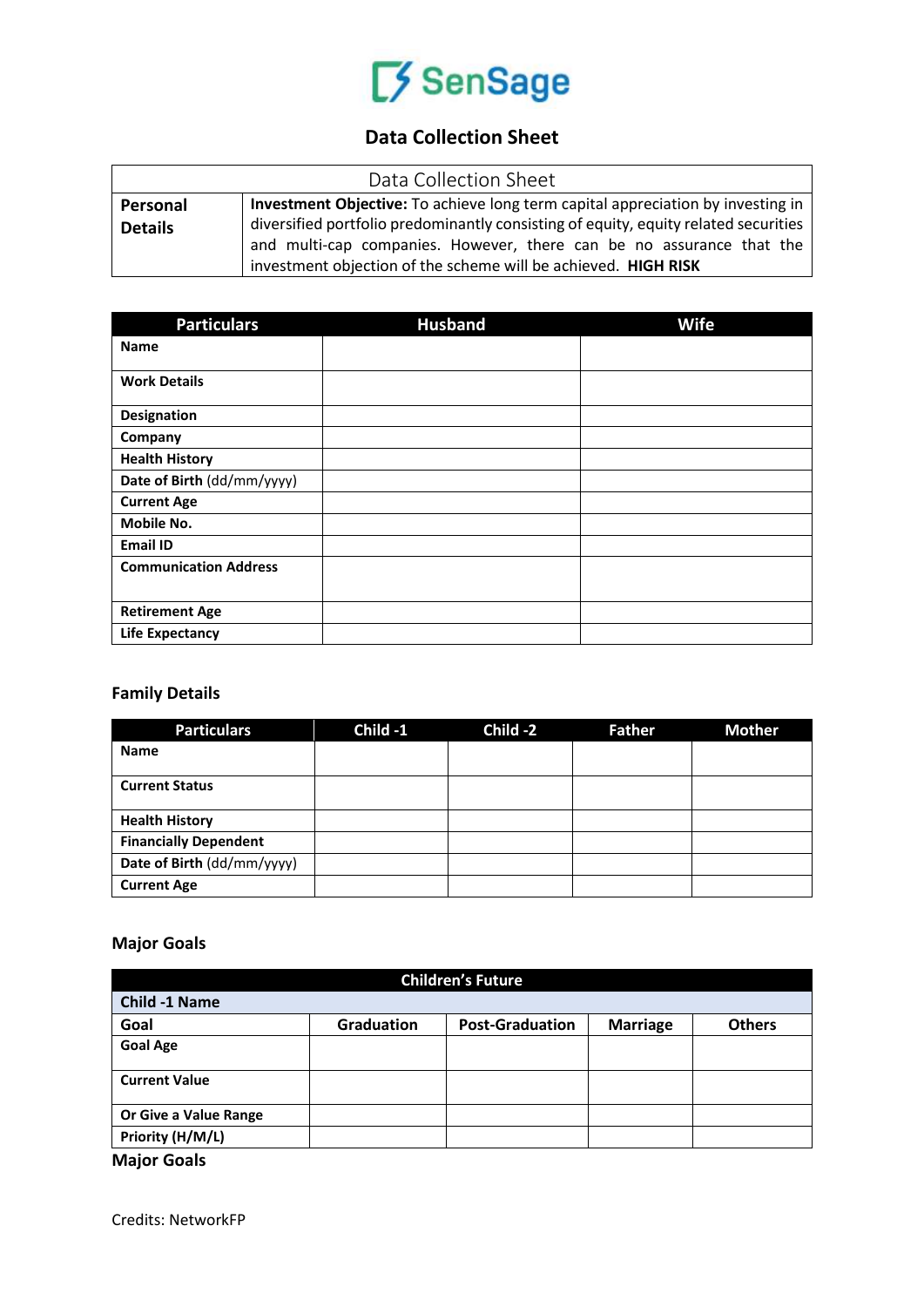| <b>Children's Future</b> |                   |                        |                 |               |  |
|--------------------------|-------------------|------------------------|-----------------|---------------|--|
| <b>Child -2 Name</b>     |                   |                        |                 |               |  |
| Goal                     | <b>Graduation</b> | <b>Post-Graduation</b> | <b>Marriage</b> | <b>Others</b> |  |
| <b>Goal Age</b>          |                   |                        |                 |               |  |
| <b>Current Value</b>     |                   |                        |                 |               |  |
| Or Give a Value Range    |                   |                        |                 |               |  |
| Priority (H/M/L)         |                   |                        |                 |               |  |

#### **Other Goals**

| Goal                       | Yes/No | <b>Timeframe</b> | <b>Amount</b> | <b>Priority</b><br>(H/M/L) |
|----------------------------|--------|------------------|---------------|----------------------------|
| Zakat                      |        |                  |               |                            |
| Haj                        |        |                  |               |                            |
| <b>House Purchase</b>      |        |                  |               |                            |
| <b>Home Renovation</b>     |        |                  |               |                            |
| <b>Corpus for Start-up</b> |        |                  |               |                            |
| <b>Big Purchases</b>       |        |                  |               |                            |
| Holiday                    |        |                  |               |                            |
| <b>Estate for Children</b> |        |                  |               |                            |
| <b>Others</b>              |        |                  |               |                            |

## **Inflows**

| <b>Annual Incomes</b>                 | 0 | 0 | <b>Priority</b><br>(H/M/L) |
|---------------------------------------|---|---|----------------------------|
| <b>Salary Income (Take Home)</b>      |   |   |                            |
| <b>Performance Bonus (Net of TDS)</b> |   |   |                            |
| <b>Re-imbursements</b>                |   |   |                            |
| <b>Business Income (Net Profit)</b>   |   |   |                            |
| <b>Rental Income</b>                  |   |   |                            |
| <b>Investment Income</b>              |   |   |                            |
| <b>Total Income</b>                   |   |   |                            |
| Expected Income in Income (%)         |   |   |                            |

# **Employment Benefits**

| <b>Benefits</b>          | 0 | 0 |
|--------------------------|---|---|
| <b>EPF</b>               |   |   |
| Superannuation           |   |   |
| Gratuity                 |   |   |
| Group Insurance          |   |   |
| Working since (in years) |   |   |

#### **Outflows**

| <b>Particulars</b>        | Monthly | Annual | 2% of Income |
|---------------------------|---------|--------|--------------|
| <b>Household Expenses</b> |         |        |              |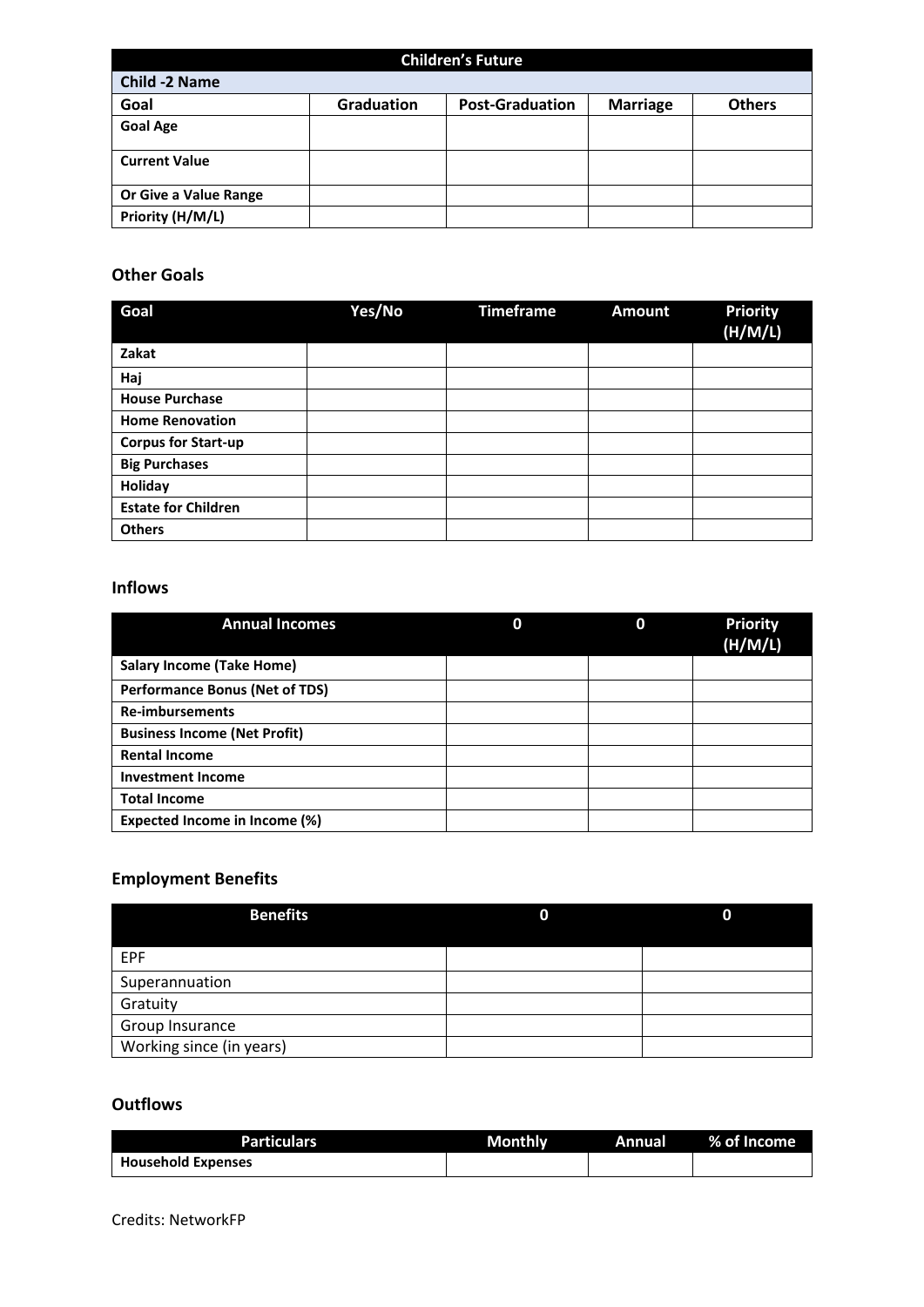| Food & Grocery                          |  |    |
|-----------------------------------------|--|----|
| House Rent / Maintenance / Repair       |  |    |
| Conveyance, Fuel & Maintenance          |  |    |
| Medicines / Doctor / Healthcare         |  |    |
| Electricity / Water / Maid              |  |    |
| Mobile / Telephone / Internet           |  |    |
| <b>Lifestyle Expenses</b>               |  |    |
| Clothes / Accessories                   |  |    |
| Shopping / Gifts                        |  |    |
| Dining / Movies                         |  |    |
| Personal Care / Others                  |  |    |
| <b>Travel &amp; Annual Vacation</b>     |  |    |
| <b>Dependent Expenses</b>               |  |    |
| Children's Schooling / College Expenses |  |    |
| Contribution to Parents / Siblings      |  |    |
| <b>Pure Insurance Premiums</b>          |  |    |
| Life Insurance                          |  |    |
| Mediclaim                               |  |    |
| Motor Insurance                         |  |    |
| <b>Loan Servicing</b>                   |  |    |
| Home Loan EMI                           |  |    |
| Vehicle Loan EMI                        |  |    |
| Personal Loan EMI                       |  |    |
| <b>Net Outflows</b>                     |  |    |
| <b>Savings (Inflows-Outflows)</b>       |  |    |
| PPF                                     |  |    |
| ULIP                                    |  |    |
| <b>Mutual Fund SIPs</b>                 |  |    |
| Chit Funds                              |  |    |
| <b>Regular Monthly Investments</b>      |  |    |
| <b>Surplus (Savings - Investments)</b>  |  |    |
| <b>Economic Inflation</b>               |  | 7% |

#### **Assets**

| <b>Particulars</b>             | $\mathbf 0$ | Joint / Others |
|--------------------------------|-------------|----------------|
| <b>Personal Assets</b>         |             |                |
| <b>Residential Property</b>    |             |                |
| Jewelry                        |             |                |
| Inheritance of Wealth Expected |             |                |